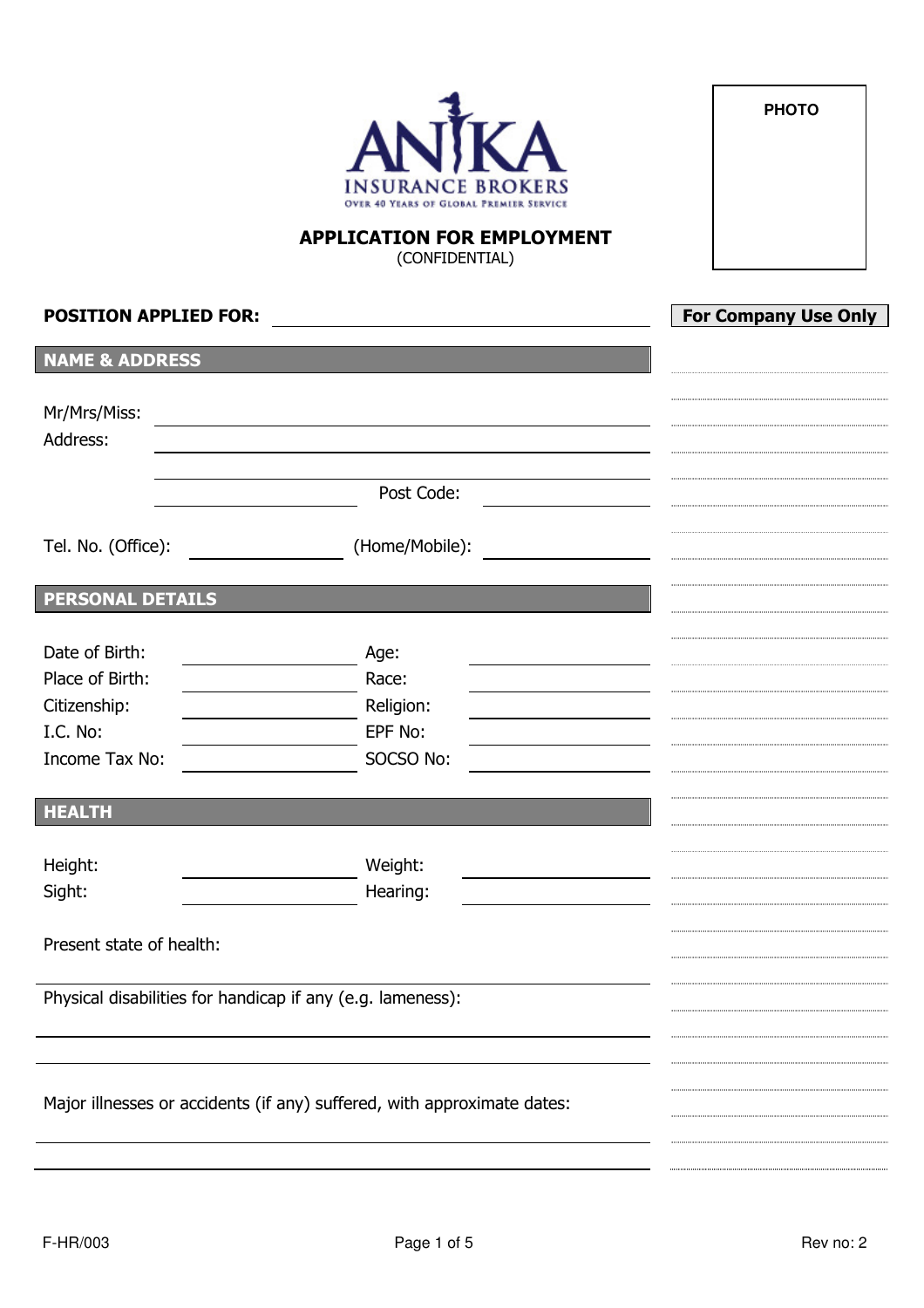| <b>FAMILY DETAILS</b>                                                          |        |         |          | <b>For Company Use Only</b> |
|--------------------------------------------------------------------------------|--------|---------|----------|-----------------------------|
| <b>Marital Status:</b>                                                         | Single | Married | Divorced |                             |
| If married                                                                     |        |         |          |                             |
| Spouse's name:                                                                 |        |         |          |                             |
|                                                                                |        |         |          |                             |
| Spouse's occupation:                                                           |        |         |          |                             |
|                                                                                |        |         |          |                             |
| Spouse's employer:                                                             |        |         |          |                             |
|                                                                                |        |         |          |                             |
| Number of Children:                                                            |        |         |          |                             |
| Below 18 years:<br>(i)                                                         |        |         |          |                             |
| (i)<br>Above 18 years:                                                         |        |         |          |                             |
| <b>CURRENT / LATEST EMPLOYMENT</b>                                             |        |         |          |                             |
|                                                                                |        |         |          |                             |
| Employer:<br>a)                                                                |        |         |          |                             |
| Location:                                                                      |        |         |          |                             |
| Position Held:                                                                 |        | From:   | To:      |                             |
| Department:                                                                    |        |         |          |                             |
| Last drawn salary:                                                             |        |         |          |                             |
|                                                                                |        |         |          |                             |
| Reason/s for leaving:<br>b)                                                    |        |         |          |                             |
|                                                                                |        |         |          |                             |
|                                                                                |        |         |          |                             |
|                                                                                |        |         |          |                             |
| Description of job responsibilities:<br>C)                                     |        |         |          |                             |
|                                                                                |        |         |          |                             |
|                                                                                |        |         |          |                             |
|                                                                                |        |         |          |                             |
|                                                                                |        |         |          |                             |
|                                                                                |        |         |          |                             |
|                                                                                |        |         |          |                             |
|                                                                                |        |         |          |                             |
|                                                                                |        |         |          |                             |
| d) If offered employment, when can you start work with Anika?                  |        |         |          |                             |
|                                                                                |        |         |          |                             |
|                                                                                |        |         |          |                             |
| State salary expected: RM<br>e)                                                |        |         |          |                             |
|                                                                                |        |         |          |                             |
| Have you any objection to the company referring to your present employer<br>f) |        |         |          |                             |
| before an offer of employment is made?                                         |        |         |          |                             |
|                                                                                |        |         |          |                             |
|                                                                                |        |         |          |                             |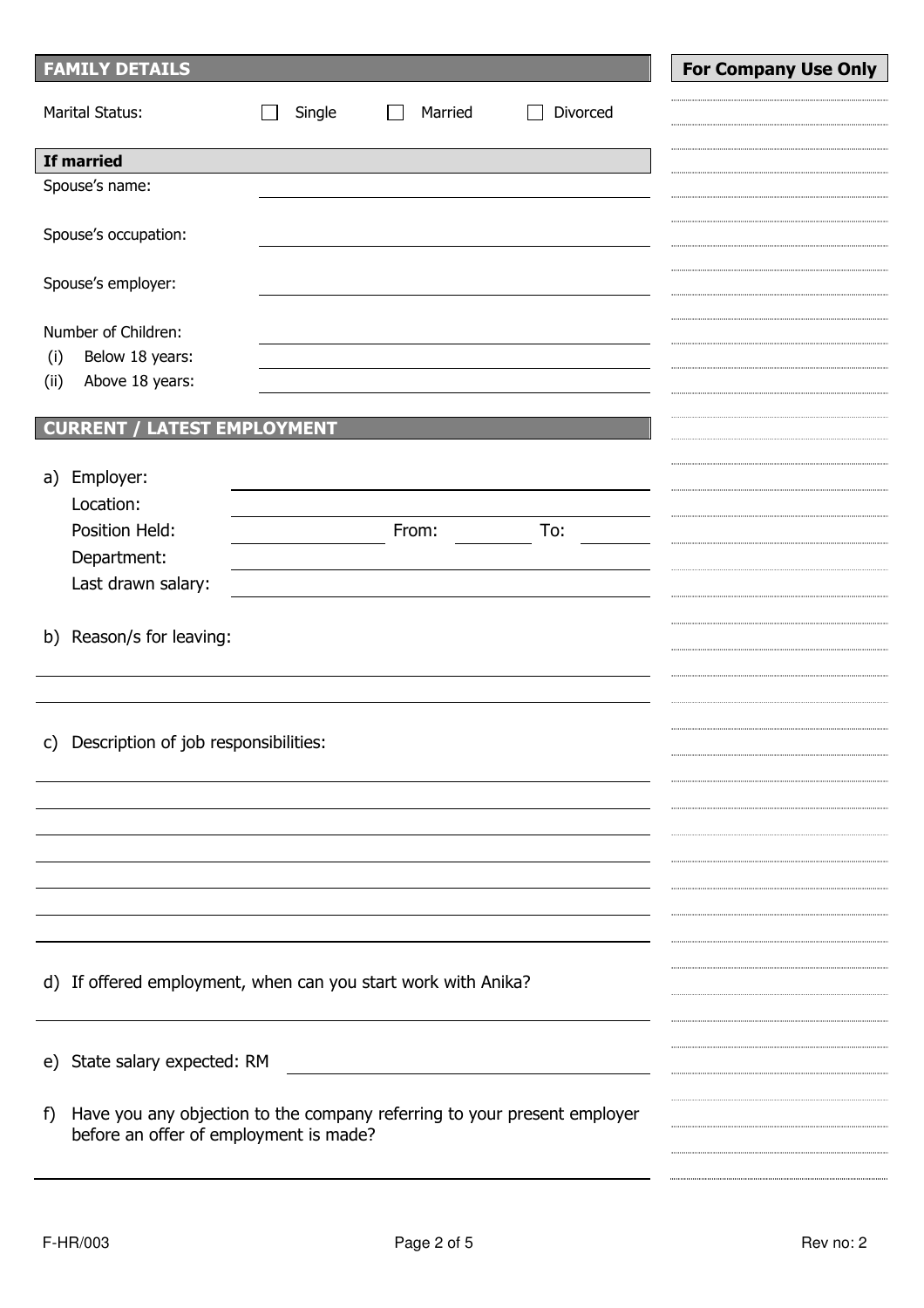| <b>PAST EMPLOYMENT (1)</b>                           |       |                             | <b>For Company Use Only</b> |
|------------------------------------------------------|-------|-----------------------------|-----------------------------|
|                                                      |       |                             |                             |
| Employer:<br>a)                                      |       |                             |                             |
| Location:<br>Position Held:                          | From: | To:                         |                             |
| Department:                                          |       |                             |                             |
| Last drawn salary:                                   |       |                             |                             |
|                                                      |       |                             |                             |
| b) Reason/s for leaving:                             |       |                             |                             |
|                                                      |       |                             |                             |
|                                                      |       |                             |                             |
|                                                      |       |                             |                             |
| Description of job responsibilities:<br>$\mathsf{C}$ |       |                             |                             |
|                                                      |       |                             |                             |
|                                                      |       |                             |                             |
|                                                      |       |                             |                             |
|                                                      |       |                             |                             |
| <b>PAST EMPLOYMENT (2)</b>                           |       |                             |                             |
|                                                      |       |                             |                             |
| Employer:<br>a)                                      |       |                             |                             |
| Location:                                            |       |                             |                             |
| Position Held:                                       | From: | To:                         |                             |
| Department:                                          |       |                             |                             |
| Last drawn salary:                                   |       |                             |                             |
|                                                      |       |                             |                             |
| b) Reason/s for leaving:                             |       |                             |                             |
|                                                      |       |                             |                             |
|                                                      |       |                             |                             |
| Description of job responsibilities:<br>$\mathsf{c}$ |       |                             |                             |
|                                                      |       |                             |                             |
|                                                      |       |                             |                             |
|                                                      |       |                             |                             |
|                                                      |       |                             |                             |
|                                                      |       |                             |                             |
| <b>EDUCATION</b>                                     |       |                             |                             |
| a) Name of School /<br><b>From</b>                   | To    | <b>Examination Passed /</b> |                             |

| a) Name of School /<br><b>College</b> | <b>From</b><br>(Year) | To.<br>(Year) | <b>Examination Passed /</b><br>Diploma / Degree |  |
|---------------------------------------|-----------------------|---------------|-------------------------------------------------|--|
| <b>.</b>                              |                       |               |                                                 |  |
|                                       |                       |               |                                                 |  |
|                                       |                       |               |                                                 |  |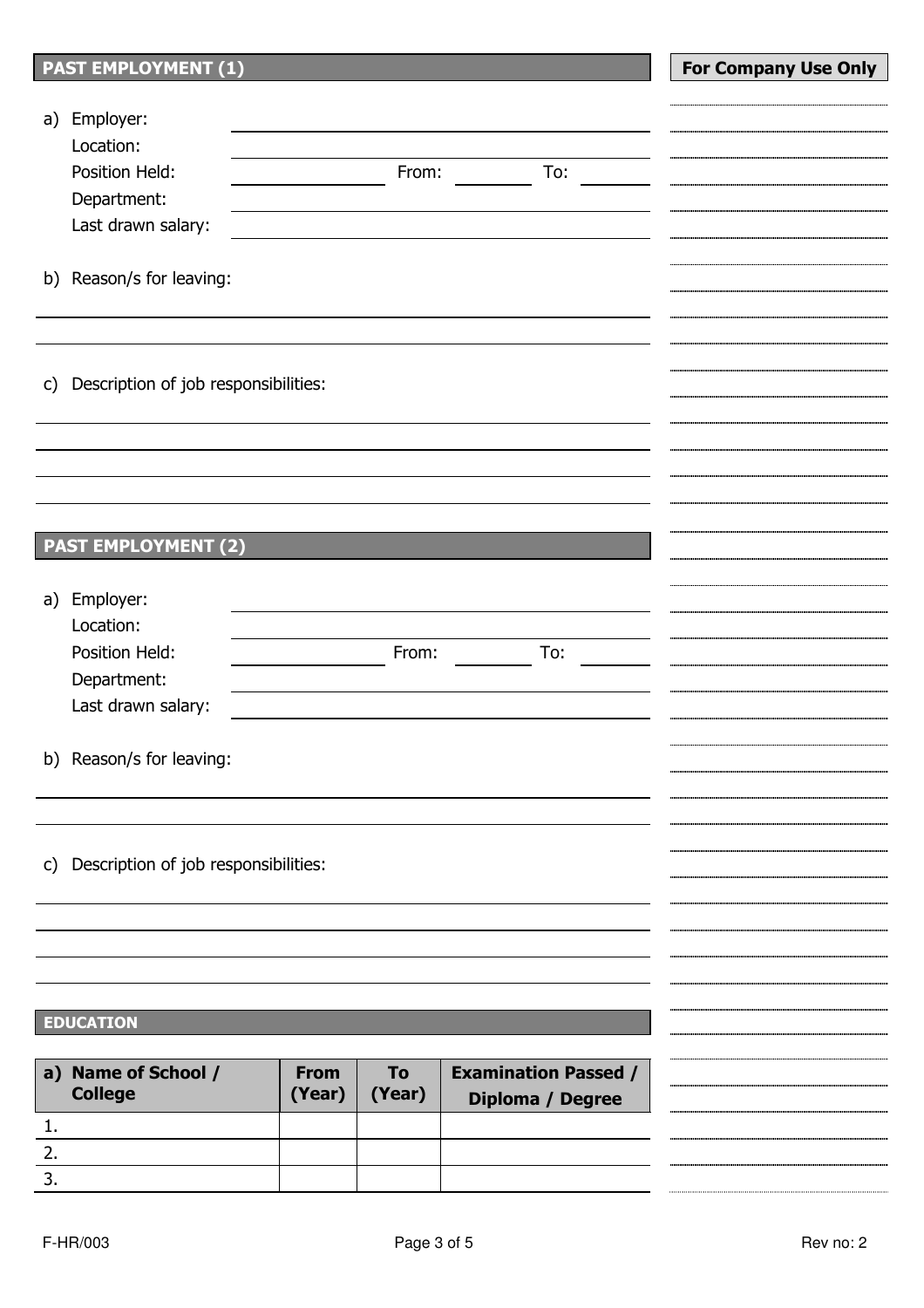| $\mathbf{b}$ | <b>Postgraduate / Professional Qualification:</b><br><b>For Company Use Only</b> |                                                                         |               |  |  |  |  |  |
|--------------|----------------------------------------------------------------------------------|-------------------------------------------------------------------------|---------------|--|--|--|--|--|
| 1.           |                                                                                  |                                                                         |               |  |  |  |  |  |
| 2.           |                                                                                  |                                                                         |               |  |  |  |  |  |
| 3.           |                                                                                  |                                                                         |               |  |  |  |  |  |
|              |                                                                                  |                                                                         |               |  |  |  |  |  |
|              | details:                                                                         | c) Are you pursuing any course at present? If yes, please state         |               |  |  |  |  |  |
| 1.           |                                                                                  |                                                                         |               |  |  |  |  |  |
| 2.           |                                                                                  |                                                                         |               |  |  |  |  |  |
| 3.           |                                                                                  |                                                                         |               |  |  |  |  |  |
|              |                                                                                  |                                                                         |               |  |  |  |  |  |
|              | weak):                                                                           | d) Languages (state competency, ie. whether excellent, good, fair,      |               |  |  |  |  |  |
|              | Language                                                                         | <b>Written</b>                                                          | <b>Spoken</b> |  |  |  |  |  |
| 1.           |                                                                                  |                                                                         |               |  |  |  |  |  |
| 2.           |                                                                                  |                                                                         |               |  |  |  |  |  |
| 3.           |                                                                                  |                                                                         |               |  |  |  |  |  |
|              |                                                                                  |                                                                         |               |  |  |  |  |  |
|              | <b>EXTRACURRICULAR ACTIVITIES</b>                                                |                                                                         |               |  |  |  |  |  |
|              |                                                                                  |                                                                         |               |  |  |  |  |  |
|              | Sports / Games                                                                   | Society / Association                                                   | Position Held |  |  |  |  |  |
|              |                                                                                  |                                                                         |               |  |  |  |  |  |
|              | At School:                                                                       |                                                                         |               |  |  |  |  |  |
| 1.           |                                                                                  |                                                                         |               |  |  |  |  |  |
| 2.           |                                                                                  |                                                                         |               |  |  |  |  |  |
| 3.           |                                                                                  |                                                                         |               |  |  |  |  |  |
| 4.           |                                                                                  |                                                                         |               |  |  |  |  |  |
|              |                                                                                  |                                                                         |               |  |  |  |  |  |
|              | At University / College:                                                         |                                                                         |               |  |  |  |  |  |
| 1.           |                                                                                  |                                                                         |               |  |  |  |  |  |
| 2.           |                                                                                  |                                                                         |               |  |  |  |  |  |
| 3.           |                                                                                  |                                                                         |               |  |  |  |  |  |
| 4.           |                                                                                  |                                                                         |               |  |  |  |  |  |
|              |                                                                                  |                                                                         |               |  |  |  |  |  |
|              | Presently:                                                                       |                                                                         |               |  |  |  |  |  |
| 1.           |                                                                                  |                                                                         |               |  |  |  |  |  |
| 2.           |                                                                                  |                                                                         |               |  |  |  |  |  |
| 3.           |                                                                                  |                                                                         |               |  |  |  |  |  |
| 4.           |                                                                                  |                                                                         |               |  |  |  |  |  |
|              |                                                                                  |                                                                         |               |  |  |  |  |  |
|              |                                                                                  | Other hobbies, interests and leisure time activities not covered above: |               |  |  |  |  |  |
|              |                                                                                  |                                                                         |               |  |  |  |  |  |
|              |                                                                                  |                                                                         |               |  |  |  |  |  |